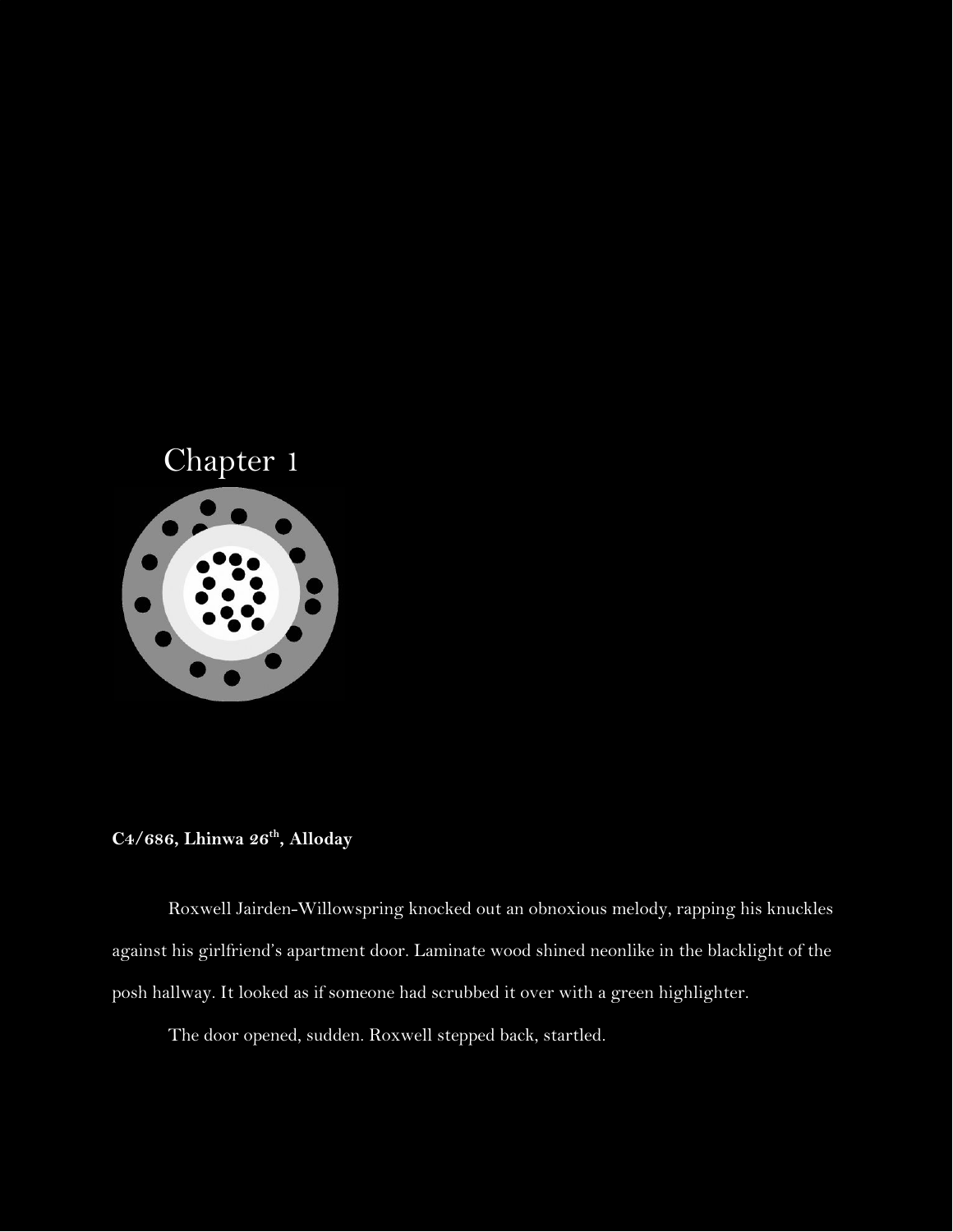Pen laDemy stood in the entryway, purposefully allowing him enough space to enter. Roxwell held out his arms, cheerfully expecting her to jump into a hug.

Pen tightened her floof of a ponytail. "I'm not leaving right away. I want to hear more about this so-called connection of yours."

Roxwell's eyes narrowed, contemplative and dull. "I thought I explained everything over the telecommune." Stepping inside, lax and lackadaisical, his slouch seemed to sink down into his legs. The foyer opened directly into a cylindrical parlor. Staircase inlaid in smooth walls swooped across the dim gold room. Ceiling bedazzled in sagging garlands of spun silver, reflecting dewy rainbows. A sunken floor, and, at the lowest point, a white fur sofa faced a sharp coffee table. Harsh-cornered, the table's body was a slab of glass, held up with nubby silver legs.

"Please be quiet." Pen said. "My sister and her friend are upstairs." She sat on the sofa with the reserved poise of a dignitary.

Roxwell didn't sit so much as plop, tossing off his sandals and resting his callused feet on the glass table. "That's no prob, because I don't want to stay long anyways. And if you were smart, you'd come with me. You need to trust me, Pen. I'm totally sure about this guy! For real, he's the real deal."

While speaking with passionate and embarrassing agitation, he pushed a hand into his right front pocket. It remerged with a dollop of red-pepper sunflower seeds. Head tilted back, he poured the snack into his mouth, chewing seed shells, jaw foully agape.

Pen glared a little. "How can you be so sure?"

Roxwell didn't have a logical reason for his certainty, but he had plenty of reasons. He chewed and talked at the same time. "He's just the most talented guy I've ever met. A true pro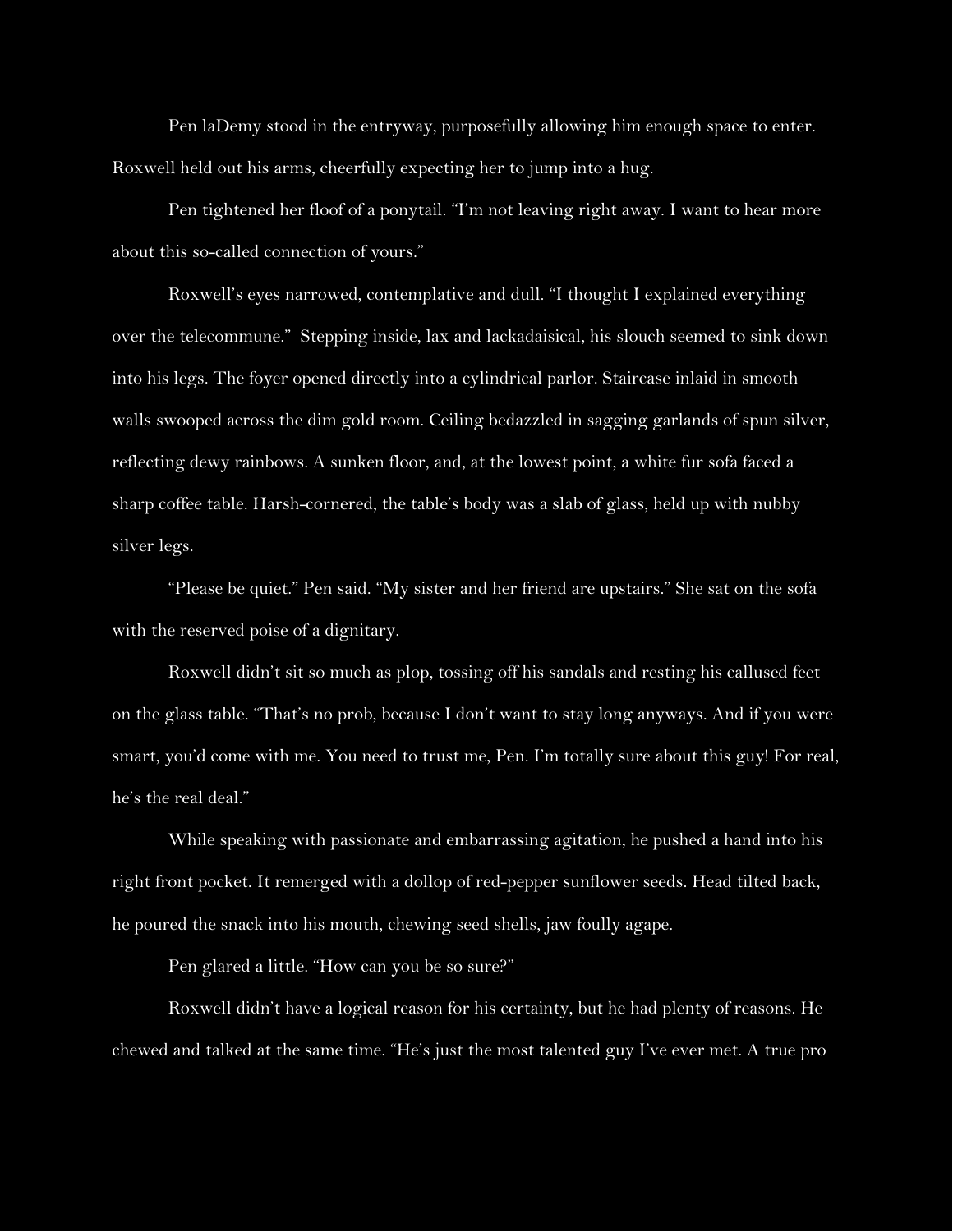on his armonica! And he said he knows how to play with such wild skills because, get this, the guy's been alive for over two centuries!"

He attempted resting his hand on Pen's thigh: she scotched over, stress-gritting her back molars into ever-sharpening fangs.

"This person might have been lying to you." She said.

"Chill out," Roxwell insisted. "He wouldn't lie to me. You'll understand when you meet him."

But Pen stopped paying attention: she stared at the smudges his dirty feet left on the coffee table, imagined her mom coming home to this evidence of her boyfriend, which made her suddenly scared she would see her parents casually arriving, and she impulsively checked the front door. They were supposed to be far away. Vacationing for the weekend in Greenhill, a coastal city they would never, technically, visit. Sun-Chill Airlines expressly delivered them into the isolated paradise of a SkyClear spa and resort.

Except maybe their flight got cancelled, and maybe they didn't bother with an informative telecommune. They never bothered telecommuning whenever their plans changed like that.

"I don't know." She eventually said, uninterested, her thoughts somewhere else. "You can meet up with this guy if you want to, but I won't. I'm not convinced."

Roxwell hopped onto his feet and into his sandals. "Fine then." He theatrically edged backward over the glittering, blue carpet, heading toward the door. "I thought you were serious about learning resurrection, but if you're too afraid to explore every possible avenue, then maybe you shouldn't meet this guy. That's cool too."

Pen stared at him, briefly astounded by how utterly wrong he was. Fear didn't inform her decision; basic caution did. "Seriously, I don't think it's a good idea to trust a stranger."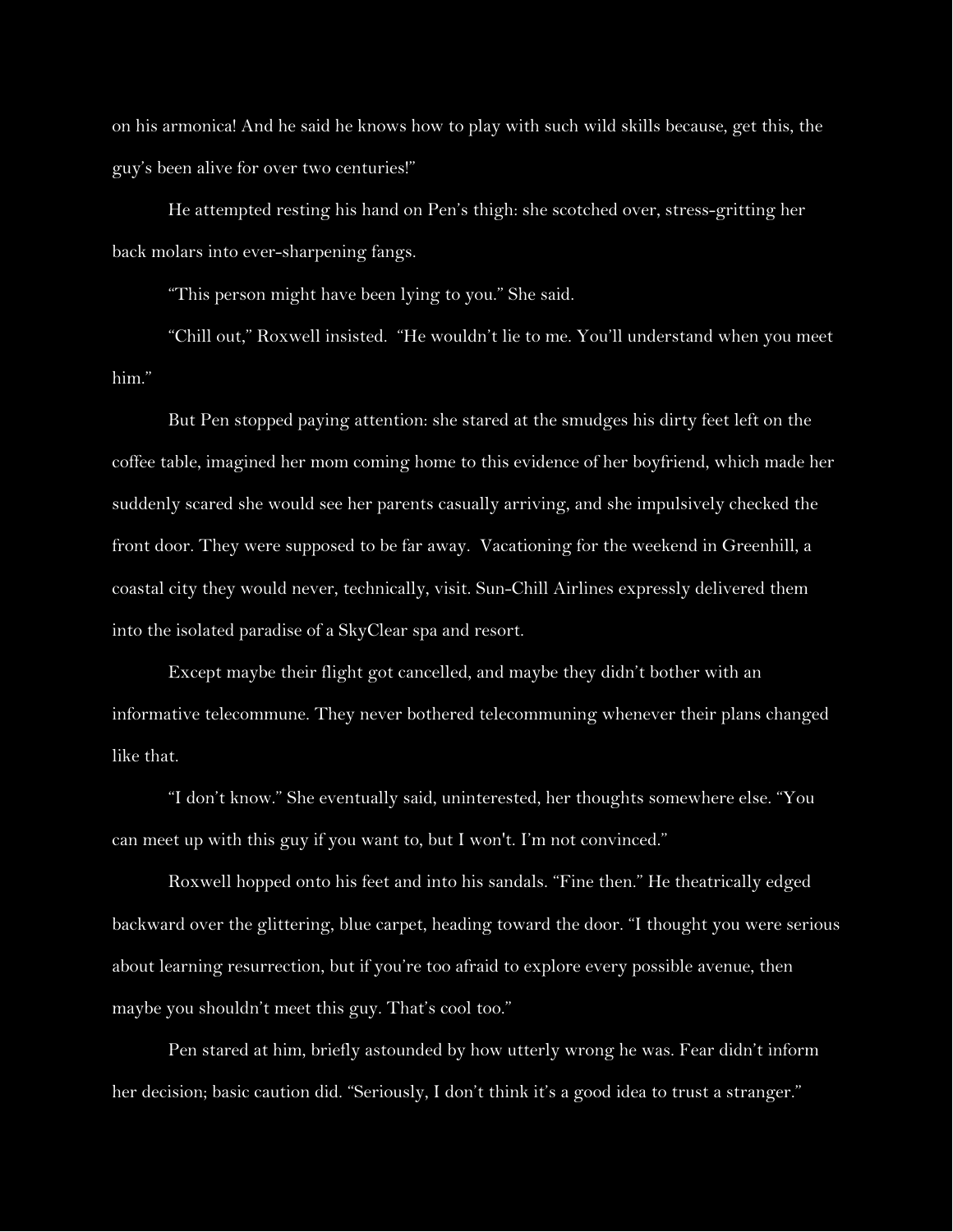"But this guy's not a stranger!" Roxwell stopped moving. "He's a fellow musician! Didn't I tell you that? I met him at the weekly open jam in the park."

"You didn't tell me much, Roxwell. All you said was that you met this guy yesterday, that he might want to be in a band with you, and that tonight he's introducing you to a resurrection circle. Then, before I could say anything, you said you were on your way to pick me up and disconnected. I never even had a chance to say anything."

Roxwell enthusiastically shrugged. "I'm sorry! I'm excited! I mean, this could be it! This could be the night we learn how to live forever!"

"Can you explain why you trust him so much? What if he just wants to report you for the reward?"

"You just need to meet this guy, then you would know how cool he is. After the show, he invited all of us musicians to an underground bar where they don't check your IDs. That's where him and I just hit it off! Talking about music and stuff!" Roxwell beamed.

*"*Do you even know his name?"

"I don't know his real name, but he goes by Razor Blue." He paused.

Pen waited. "Ok?" She said.

Roxwell sighed. "He's called Razor Blue because in a resurrection circle that means he's a recruiter."

"So he told you a lot about resurrection circles?"

Roxwell nodded.

"But how did resurrection get brought up in the first place?"

*"*I asked him how he played his armorica so well, like I knew he had some kind of pro tip secret. That's when he said he practiced for literally hundreds of years. I feel like I'm repeating myself." Roxwell squinted. "Didn't I already tell you that?"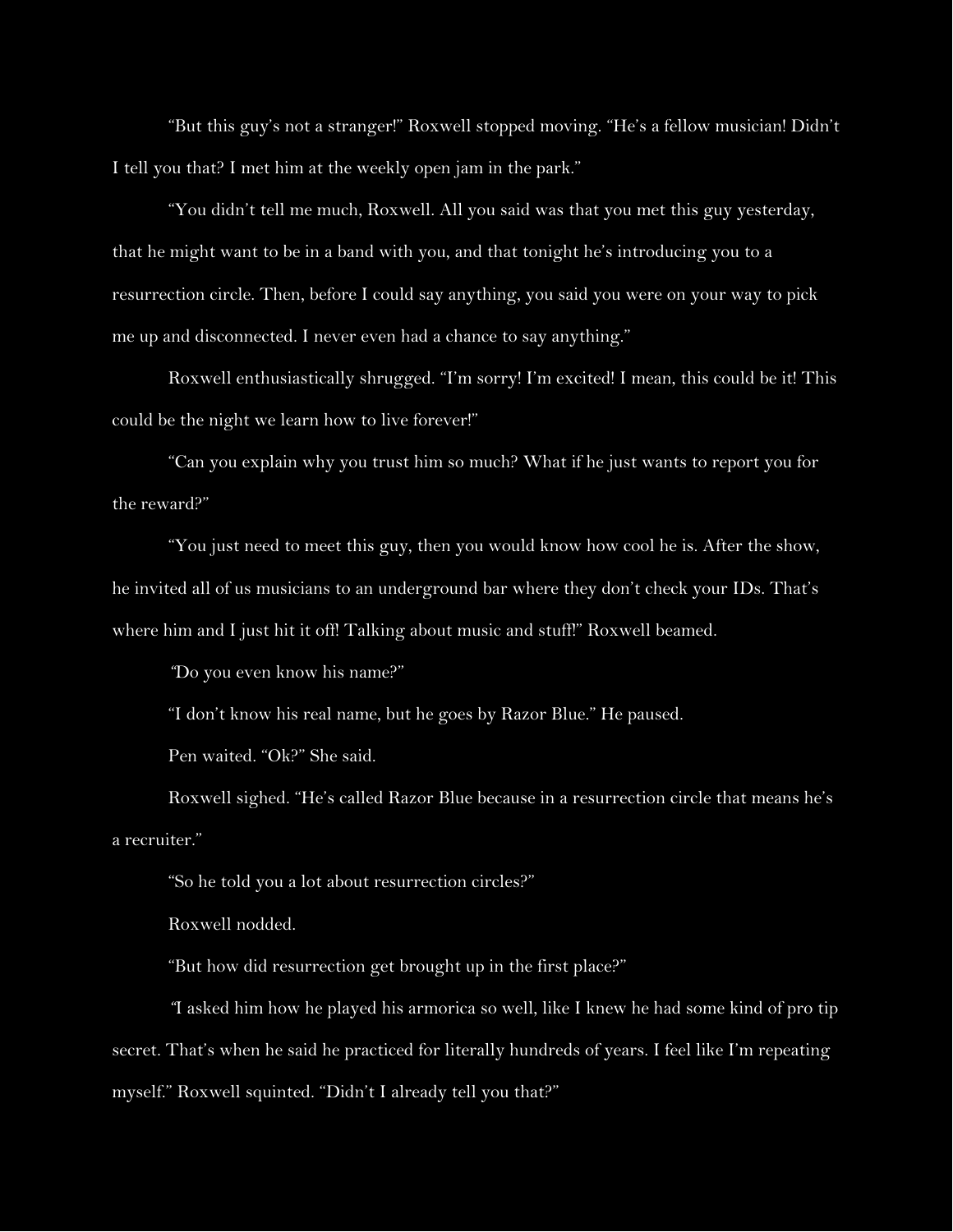Pen breezed past his basic confusion. "So he casually told you he was a resurrectionist, just like that? Why would he trust you?"

"Because he likes me. Like I said, we hit it off! He told me to meet him at the abandoned Heira altar at exactly 9:00. Then he told me we shouldn't discuss it anymore. It felt very cool, almost like I was in a spy vision."

Pen thought this was a silly story. She believed in the existence of underground resurrection circles, but she doubted they operated like this, recruiting random teenage boys at public jam sessions in the park.

 *"*Ok." She said, her skepticism faltering. To her great annoyance, she was tempted to come along despite her reservations. "Can I try telecommuning my friend Beri so she can come too?"

If she was about to break the law, she needed someone she could trust.

Roxwell shook his head. "I wasn't supposed to tell anyone. I only told you because I." He paused, thoughtful and long. "Yeah, I love you." He waited.

Pen didn't know what to say.

"So uh yeah." Roxwell stammered. "You should consider yourself lucky I'm offering you this opportunity."

"I don't feel lucky. I'll be trespassing on government property to meet a person I don't know. We could be arrested."

Roxwell clicked his tongue. "You want to learn resurrection don't you? Do you have a better lead?"

Pen thought about this. She didn't have a ghost of a lead. Roxwell's dubious connection was better than anything she, as of yet, discovered. According to rumors, the resurrection circles left clues of their existence in old items, junk, and antiques, the random tawdry crap of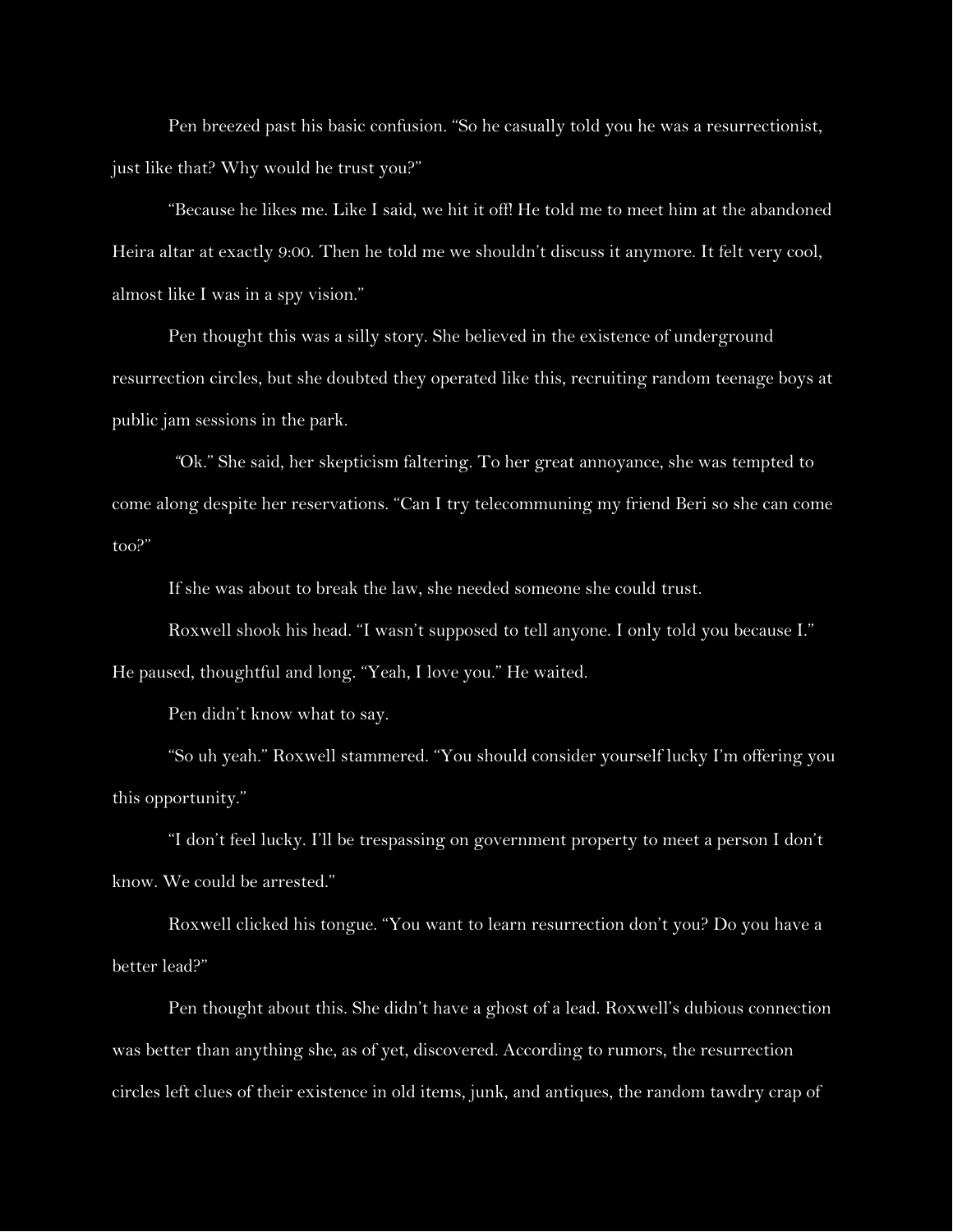resale boutiques. Pen and Beri regularly hung out in the recycle shops. Searching for clues, they never chanced upon salacious information about a clandestine, underground operation, although they did find some pop outfits, weird books, and quirky trinkets.

"Good point." She admitted, zipping up her black denim cardigan. "I guess I'll go."

Saskia and Robin were hidden, crouched at the top of the curving, inlaid stairs. When they detected Roxwell's boisterous knock-knock ditty, Saskia insisted on spying. Robin joked about how nosing in on her sister's life was Saskia's favorite pastime, but that didn't stop her from joining in on the sneaky excursion. They overheard the entire conversation.

"We need to follow them." Saskia whispered, while, on their way out the door, Pen and Roxwell argued over whether or not this illicit outing counted as a date.

"I don't know." Robin said, her whisper quieter. "Maybe we shouldn't go. We'd be breaking so many laws: trespassing, possible goddess worship, maybe even seeking resurrection—what if we get arrested?"

Pen and Roxwell's voices disappeared. "We're just kids." Saskia peeked over the stairs to be totally sure her sister was gone, then raised her voice. "We won't get in that much trouble for trespassing."

"I don't know." Robin stared at the distance. "What if we upset the goddess by breaking into her altar? A goddess won't show us mercy just because we're kids."

"The goddesses don't care about us anymore. Everyone knows that."

"But I saw an episode of *When Goddesses Kill* where this guy says he was turned into a rock for a week after he broke into one of Adia's abandoned altars."

"Those visions are fake. They just want to scare you."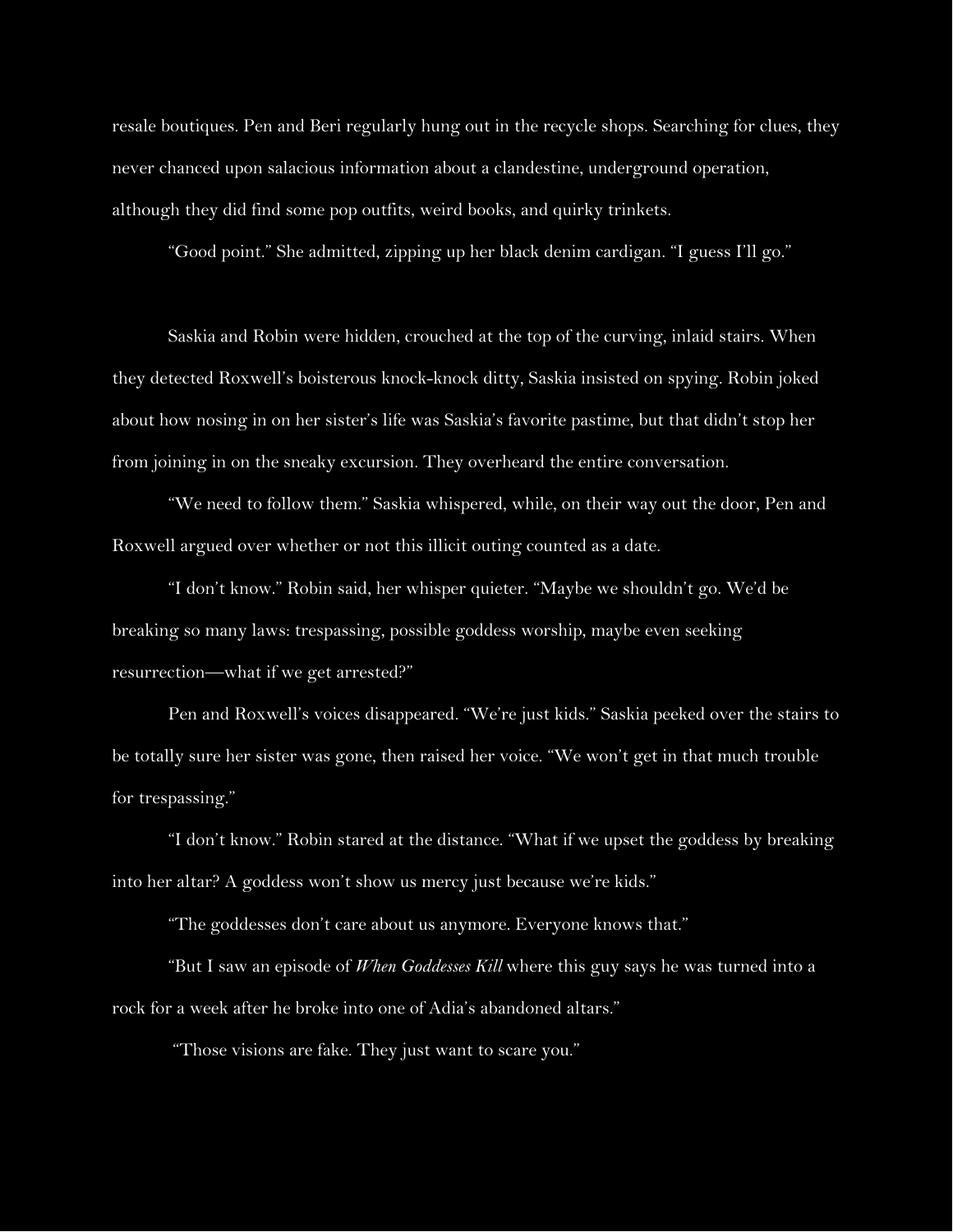Goddesses and people haven't openly interacted for over a thousand years. Pre-history claimed the era of legal goddess worship. It was cast out to the deep black seas of time intentionally forgotten. The time when the divine greedily fed on corporeal worship, and the human, in turn, employed the pantheon for its wars and cultures. Goddesses still provided the names for the months, and their altars stood resolute, albeit in disrepair, small gestures of admiration, which were presumably enough to satiate their need for devotion. A baseline worship to keep them alive.

"Why would a goddess care about us?" Saskia challenged.

"How should I know? I don't know what they're like at all. That's what makes them scary." Robin said.

"Even if I was scared, I can't let Penelope learn resurrection without me. But it's totally fine if you want to stay here." Saskia began to skip down the stairs. "I'm going."

Robin looked backward, as if there might be something there, in the empty hallway, some overlooked temptation to stay. She thudded down the stairs after Saskia.

A blacklit elevator transferred the girls down to the ground floor. Pace set by Saskia, they moved swiftly through an imitation marble lobby. Speckled patterns in the floor resembled lava. Security guards, behind their desk, dutifully ignored them.

Outside, soft plastic sidewalks shone blue. Colored lights signaled the countdown to curfew. The blue hour was the penultimate hour before kids and criminals could no longer wander. Ground lighting soaked giant neon signs, resulting in a mess of colors washing everyone in shifting tones of green, blue, red. Saskia and Robin hardly ever got to walk around Mosswell in the nighttime, and this was their first nocturnal exploration without adults. The air tasted sweet, flavored by spicy, grill smoke.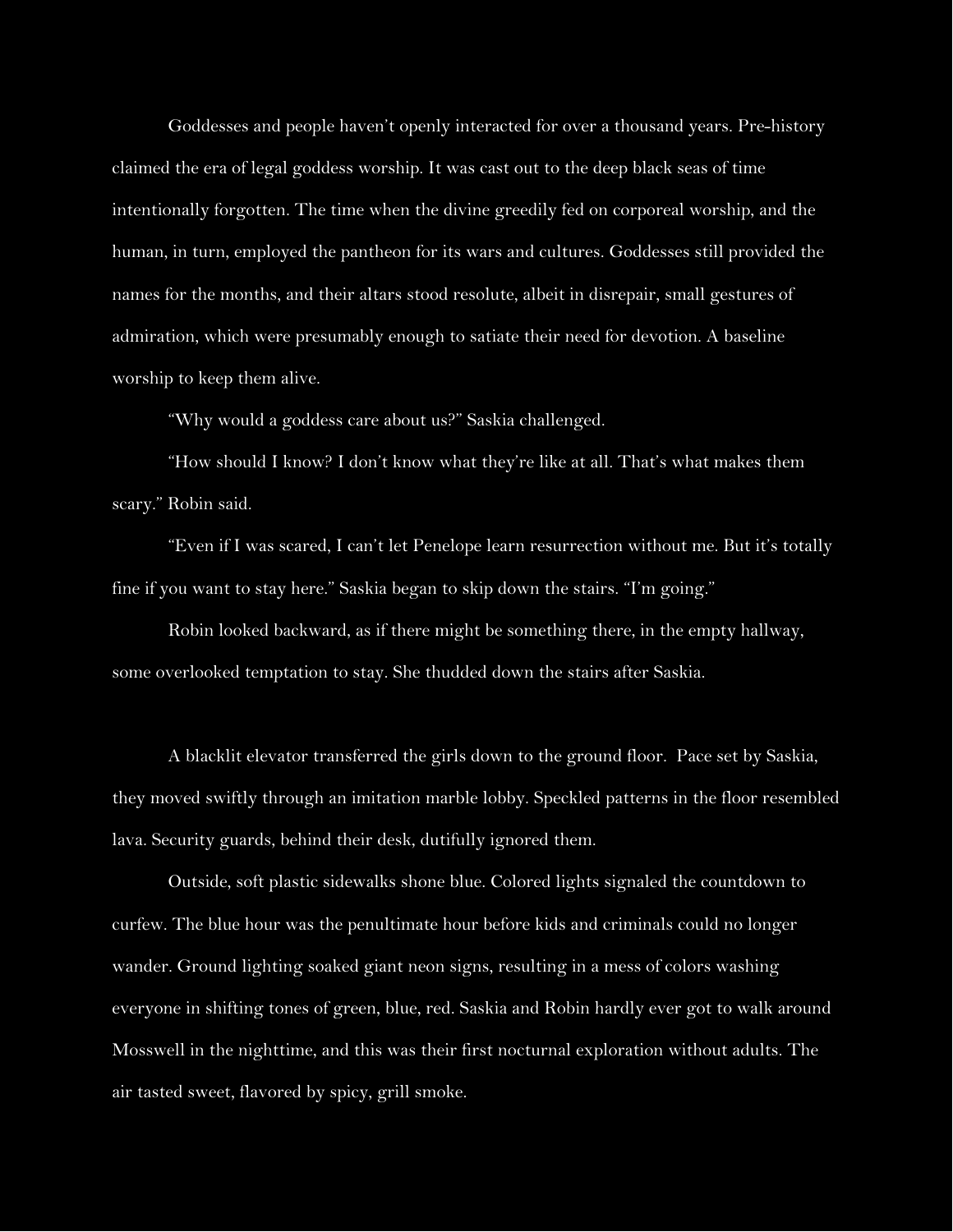Robin wished they could stop for a snack: they passed such inviting storefront windows. She pined for rest in a cushioned booth, happily picking at a pretzel of deep-fried deliciousness—this seemed like a lot more fun than trailing Saskia's sister.

Saskia lived in a richer neighborhood than Robin. Where Robin lived, the restaurants and attractions were scattered and modest. There was nowhere in walking distance she could go to for amusement, except the library, but she disliked its stuffy, crowded atmosphere. Robin's neighborhood offered refineries, housing, and, though it was easy to forget, the abandoned Heira altar. They walked toward the same tran stop where Robin waited for her ride home after their sleepovers.

Saskia had never been in Robin's neighborhood. She had never met Robin's family or seen her house, and Robin wanted it to stay that way.

Robin's parents fought a lot. Usually, they contained themselves to yelling, but it always scared her, because sometimes it was more than yells. Sometimes it was accidentally deep cuts and her older brother Mads, panicked, driving mom to the closest Hospitality. Sometimes it was garbage angrily strewn across the stairs, requiring everyone's help to clean. Sometimes it was the soft sound of fists hitting body parts, followed by mature sobs in the bathroom, with nothing but a thin plaster wall separating Robin from the grief.

Sometimes, it bothered Robin how much nicer Saskia's family was, and how little she appreciated it. She especially wished she had a sister like Saskia's, or maybe she wished she could live with Pen, it was unclear. Pen was cool, but Robin didn't entirely know why she idolized her, or why she wanted to keep staring into her violet eyes for longer than was polite. Pen was the only person Robin ever met with violet eyes. They dazzled.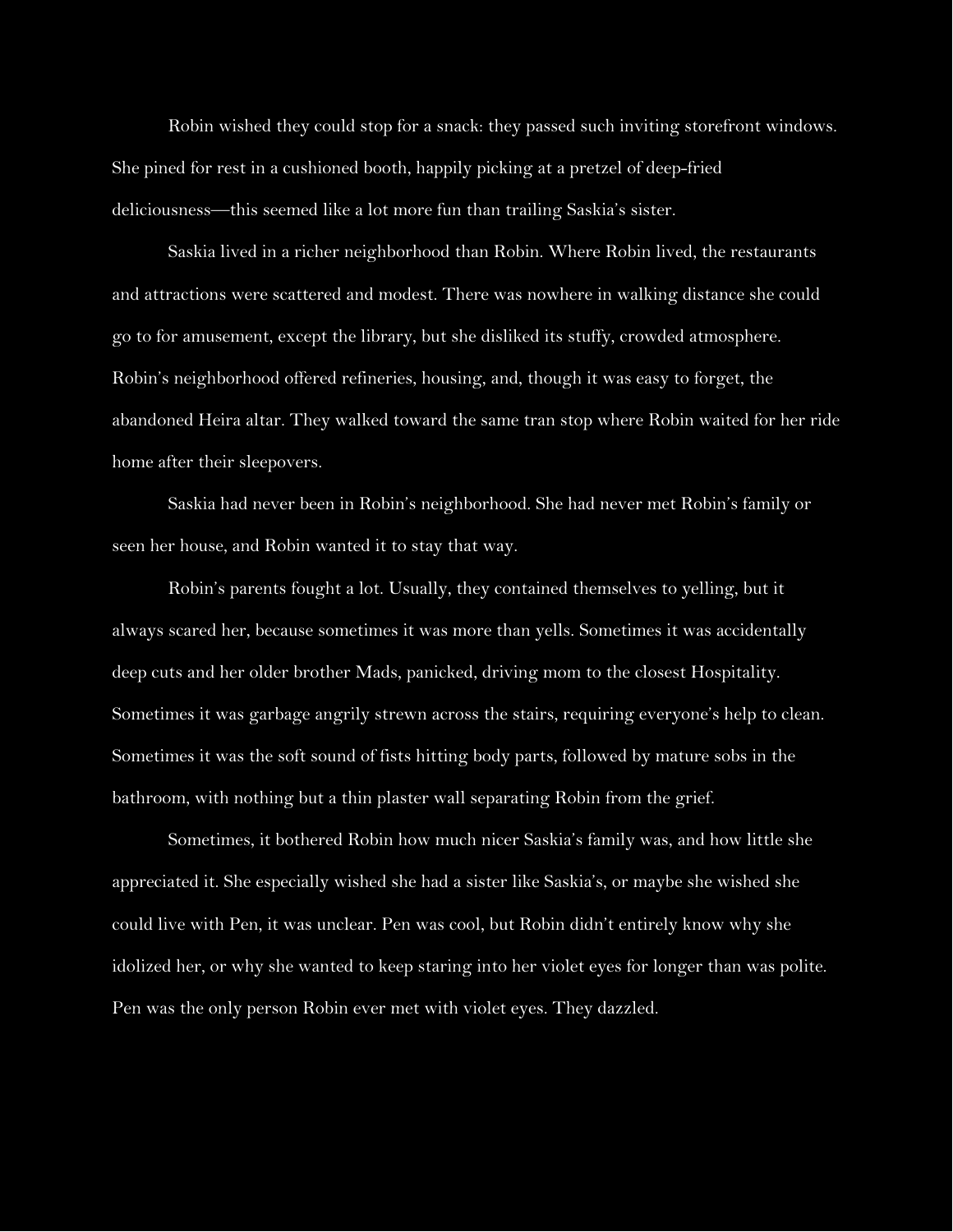Saskia clung to Robin's arm. "Wait." She sidestepped them away from pedestrian traffic, hiding beneath a furniture store's awning. "I see them, there at the Eastbound stop. Just down the block. Do you know how to get to Heira's altar from here?"

Robin paused. She transformed into a sauna at the sight of Pen. Her insides steamed into airy, hot weightlessness.

"Robin?"

"What?"

"Do you know what to get to the altar from here?"

*"*Oh right! Yeah, it's actually pretty close to where I live. I know how to get there."

**"**Perfect." Saskia practically cheered.

It wasn't exactly perfect that Robin's home was so close to Heira's altar—the word bothered her. It hung in the air, misting and rank. Nothing was perfect about where she lived. She dreaded this unplanned return: this was a night she thought she would enjoy in Saskia and Pen's lovely home. Yet a faltering smile nonetheless flashed through her nervous disappointment.

Saskia closely resembled her sister. They had the same pointed hairline, giving their faces the same valentine heart shape. She was intoxicating to be around.

They laid low for a few minutes. An eastbound tran arrived. Saskia keenly watched Pen and Roxwell board.

After that tran fully departed, Saskia and Robin waited at the stop. Rides were supposed to arrive every fifteen minutes. Saskia's knees bounced. She hopped in place a few times. "In all the history of waiting, this has to be the longest anyone has ever waited for a tran."

Robin wasn't bothered. "It should be here in five minutes."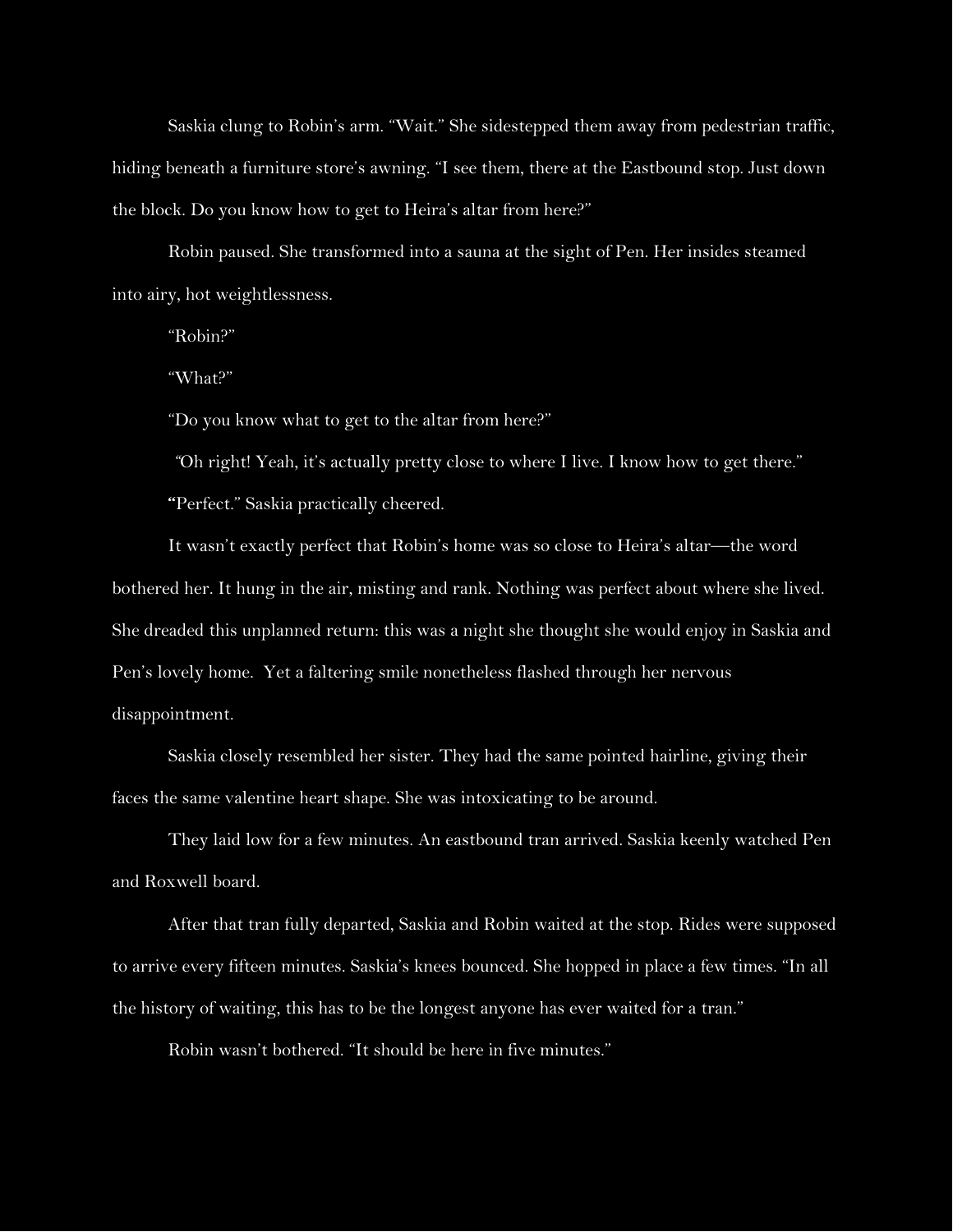"But we might miss some of the action! If I don't see how they do the resurrection, we'll never know how it's done!"

Robin remained downcast—it didn't feel safe to look around. The stop filled up. Several glam people arrived, lining up for the next ride. They came from a dark-windowed club a block down the street. Blinking dazedly, still a spry dance in their step.

Everyone around was tall. Looming, they seemed in league together. It felt like every single adult somehow knew the girls were breaking the law. Any one of the adults could report them, and nobody would intervene if officers arrested two shady juveniles, who probably shouldn't be out unsupervised so close to curfew.

"Maybe we don't need to be out here." Robin proposed, worried. "Wouldn't Pen tell us if she learned anything interesting?"

Saskia laughed, a fake, unhappy laugh that sounded more like a bark. "Pen never tells me anything."

"That's so not true! Pen tells us lots of stuff!"

"Then why didn't she tell us she was leaving?"

"Probably because she wouldn't want us to follow her. I think she knows this isn't a good idea. She obviously didn't trust her friend."

"You mean her boyfriend?"

"Really? Are you sure they're dating?" Robin's voice titled.

"I'm pretty sure. She calls him her boyfriend."

"Huh. It doesn't seem like she likes him very much."

Earlier than scheduled, another transport arrived, silver and tubular, hissing as it slowed. Tiny red lights dotted its side, glowing whenever it halted. Waiting for the adults to enter first, the girls hopped inside. Saskia paid for both their fares.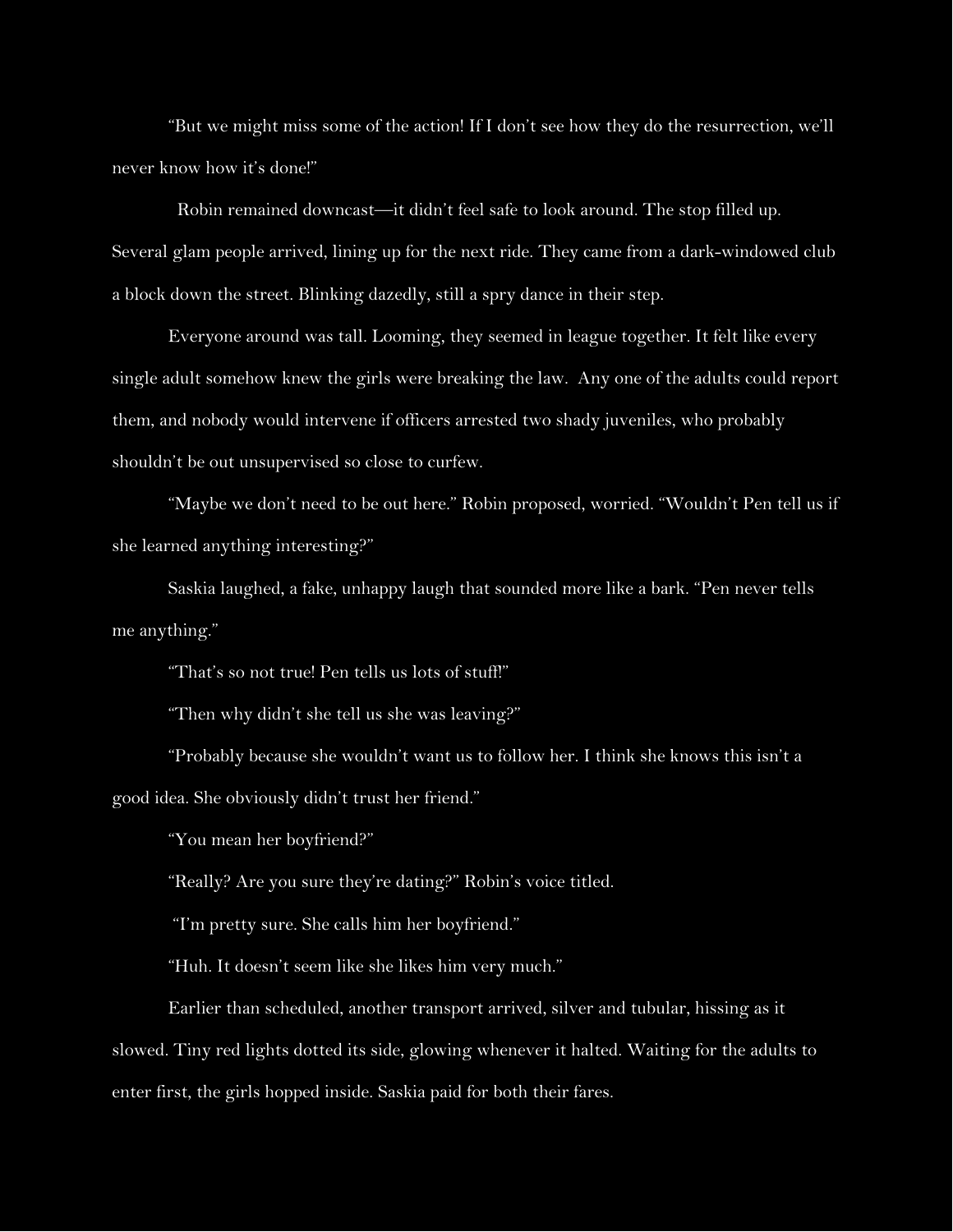They rode the tran for ten minutes. It was a ride Robin knew well. Plastic seats wore handmade stickers and cursive, neon markings on their backs. Dirt trails on the bare walkway. A cough reliably sounded off every minute or so.

While Robin pondered dangers, Saskia gazed out the window. Noticing the street was getting darker and darker. No towering malls. No apartment buildings. A darkness only occasionally punctured by the lights of a transport stop. Saskia thought it looked peaceful.

Robin nudged her when their stop arrived. Stepping off the bus, Saskia noticed the sidewalk wasn't as soft as it was in her neighborhood. Its light flickered murky, making it difficult to tell if it was blue or purple, which was important to know, because blue would mean they had more time.

Robin led the way to a piece of mundane scenery she walked past every single day. She hoped they'd make it back before curfew. Flagrantly disobeying more than two laws in a single night seemed excessive.

"Are you sure this is the right way?" Saskia asked.

Robin was surprised at how defensive she was. "Yes I'm sure! We're super close."

They soon reached the dark chain link fence that surrounded their destination. The barrier wasn't there for protection; it was a warning. Saskia climbed first, with Robin close behind.

The conical altar sank in on itself, a minor sag. Dressed in dead ivy. Windows and doors blocked with boards.

"I don't see how they got in, this place is like an impenetrable fortress." Saskia said, after they circled the structure.

She inspected the wall, desperate for any indication of a way inside.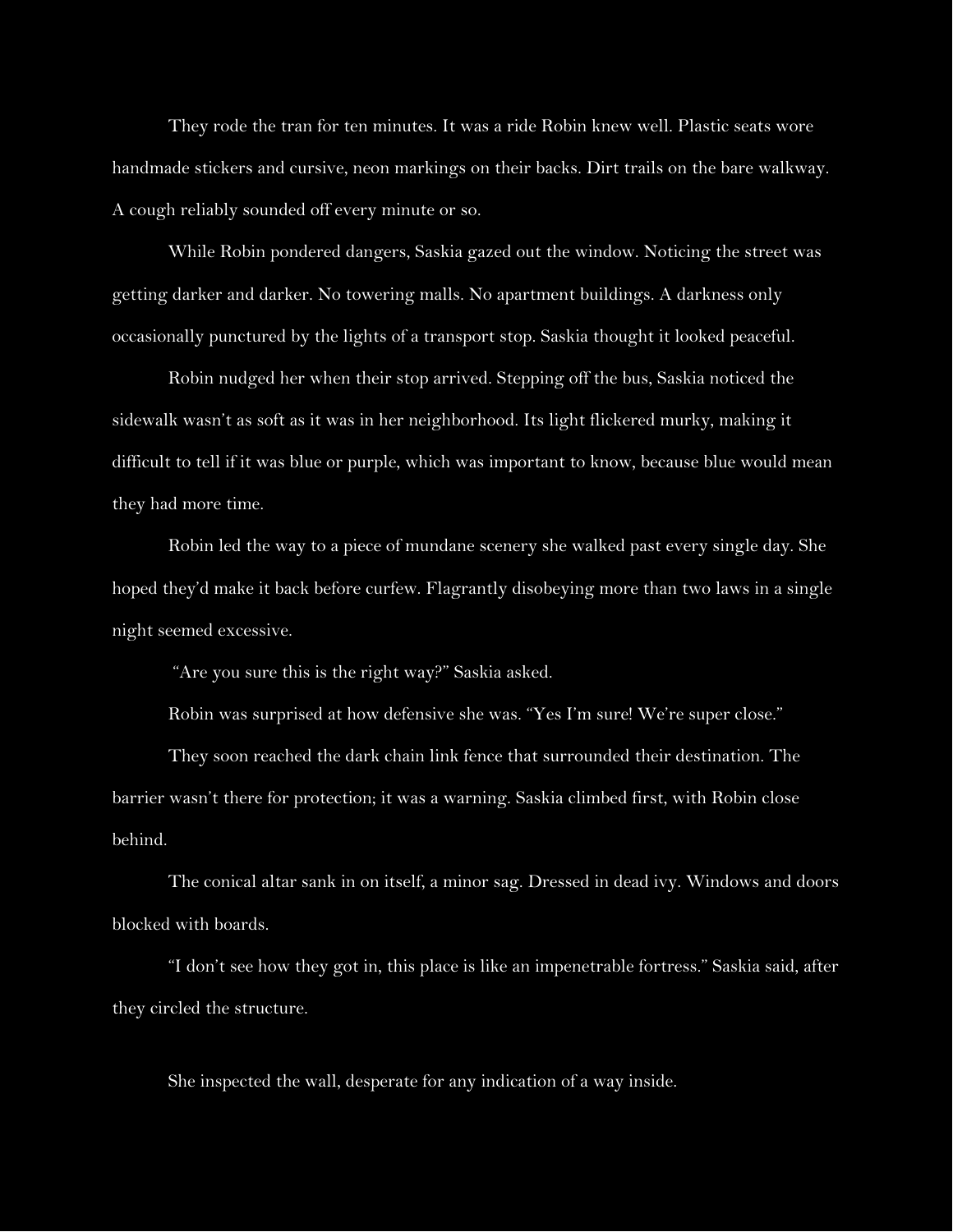Robin nervously glanced around her shoulder, over and over again.

It didn't take long to find it. Along the bottom, Saskia noticed a small hole, just big enough for a person to squeeze through. She moved aside the mulch that covered it, and she nearly cheeped with joy at the sight of a possible passage.

"That's the way in! It has to be!"

"I'm not sure a person can fit through there. It looks like it might be a raccoon hole." Robin's mind, rarely her ally, was inappropriately, and irritatingly, delighted with the idea of a raccoon living in an abandoned altar. Don't mind me, a tinny raccoon inhabiting the ruins of a living goddesses!

Robin half-laughed, half-hiccoughed, caught between cautious anxiety and manic hilarity.

Saskia shrugged. "I guess we can only find out by trying."

And with easy confidence, she practically dove into the small opening, successfully wriggling through to the other side. Robin hesitated, but followed her example, convinced it was a bad idea but too shy to say so.

The hole led to a cozy basement pantry. Its cupboards, in their prime, were goldenrod, but the paint grew sickly with time, aging into a drab paleness. The tables were covered in blotches of clumpy soil.

"Smells like something died in here." Saskia said.

Robin gasped and shushed. "I hear something." She whispered.

Saskia, attentive, paused. "It must be Penelope!" She whisper-shouted.

She was the only person who persisted calling her sister Penelope. For years, Pen requested others call her Pen. She gave up on correcting Saskia whenever she misnamed her.